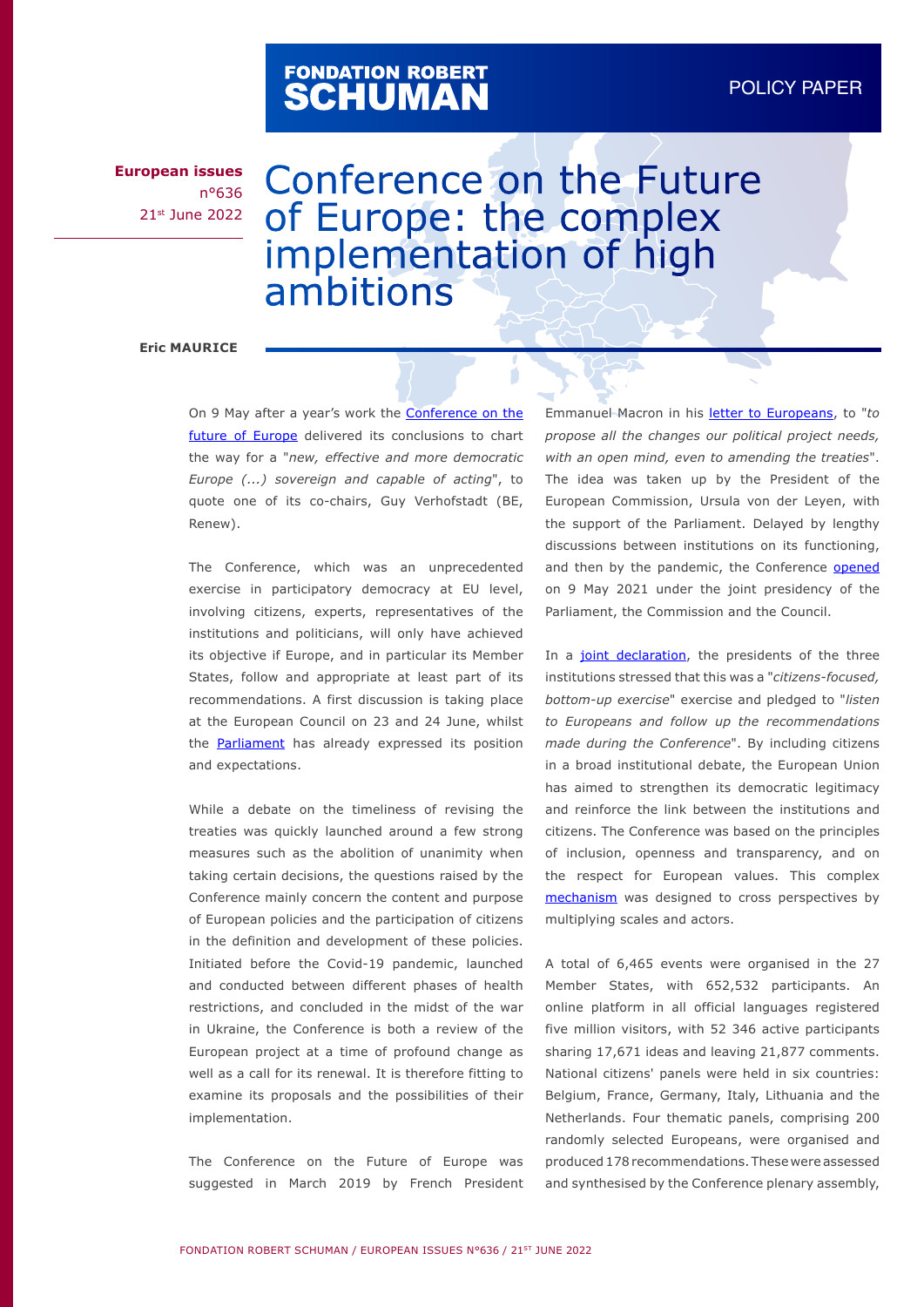which was made up equally of representatives of the three institutions and representatives of national parliaments, as well as citizens and representatives of the social partners and civil society. This *[final](https://futureu.europa.eu/rails/active_storage/blobs/redirect/eyJfcmFpbHMiOnsibWVzc2FnZSI6IkJBaHBBeUl0QVE9PSIsImV4cCI6bnVsbCwicHVyIjoiYmxvYl9pZCJ9fQ==--899f1bfedf2d3fc6c36d4a9bc0dd42f54046562e/CoFE_Report_with_annexes_EN.pdf)* [report](https://futureu.europa.eu/rails/active_storage/blobs/redirect/eyJfcmFpbHMiOnsibWVzc2FnZSI6IkJBaHBBeUl0QVE9PSIsImV4cCI6bnVsbCwicHVyIjoiYmxvYl9pZCJ9fQ==--899f1bfedf2d3fc6c36d4a9bc0dd42f54046562e/CoFE_Report_with_annexes_EN.pdf) was drafted by an Executive Board of nine

representatives from the Parliament, the Commission and the Council, in collaboration with the Conference plenary. In total, the Conference conclusions contain more than 320 measures divided into 49 proposals on nine main topics.

| <b>Areas</b>                                              | <b>Number of proposals</b> | <b>Number of measures</b> |
|-----------------------------------------------------------|----------------------------|---------------------------|
| <b>Climate change and environment</b>                     | 6                          | 57                        |
| <b>Health</b>                                             | 4                          | 24                        |
| <b>Stronger economy, social justice and</b><br>employment | 6                          | 61                        |
| The EU in the world                                       | 8                          | 42                        |
| Values and rights, rule of law, security                  | 6                          | 24                        |
| <b>Digital transformation</b>                             | 5                          | 40                        |
| <b>European democracy</b>                                 | 5                          | 35                        |
| <b>Migration</b>                                          | 5                          | 16                        |
| Education, culture, youth and sport                       | 4                          | 24                        |
|                                                           | 49                         | 326                       |

#### **The distribution of the proposals of the Conference on the Future of Europe**

#### **A PLAN FOR AN IDEAL EUROPE**

Through their proposals, the participants in the Conference have outlined a project for a Europe that would be more ecological, social and democratic, intervening more directly in daily life and in national political frameworks. The measures proposed are, for the most part, in line with the priorities already expressed or implemented by the Union, but they go further. "*The EU needs to be more than an economic union. Member States need to show more solidarity towards one another. We are a family and should behave as such in situations of crisis*", say the citizens' representatives, who believe that the Union "*needs to be bold and act fast to become an environment and climate leader*".

This ambition is reflected in particular in the demand for greater political and financial investment to reduce dependence on oil and gas imports, including through the consideration of "*geopolitical and security implications, including human rights, ecological aspect and good governance and rule of law, of all third country energy suppliers*," (proposal 3.2), and to develop more sustainable and accessible European and local transport networks. It is also reflected in collective objectives such as common minimum health standards at European level (proposal 10.1) or the promotion of employment and social mobility to allow people "*to have a full chance of self-realisation and self-determination*" (proposal 13.9). This ambition is also reflected in the proposals to strengthen the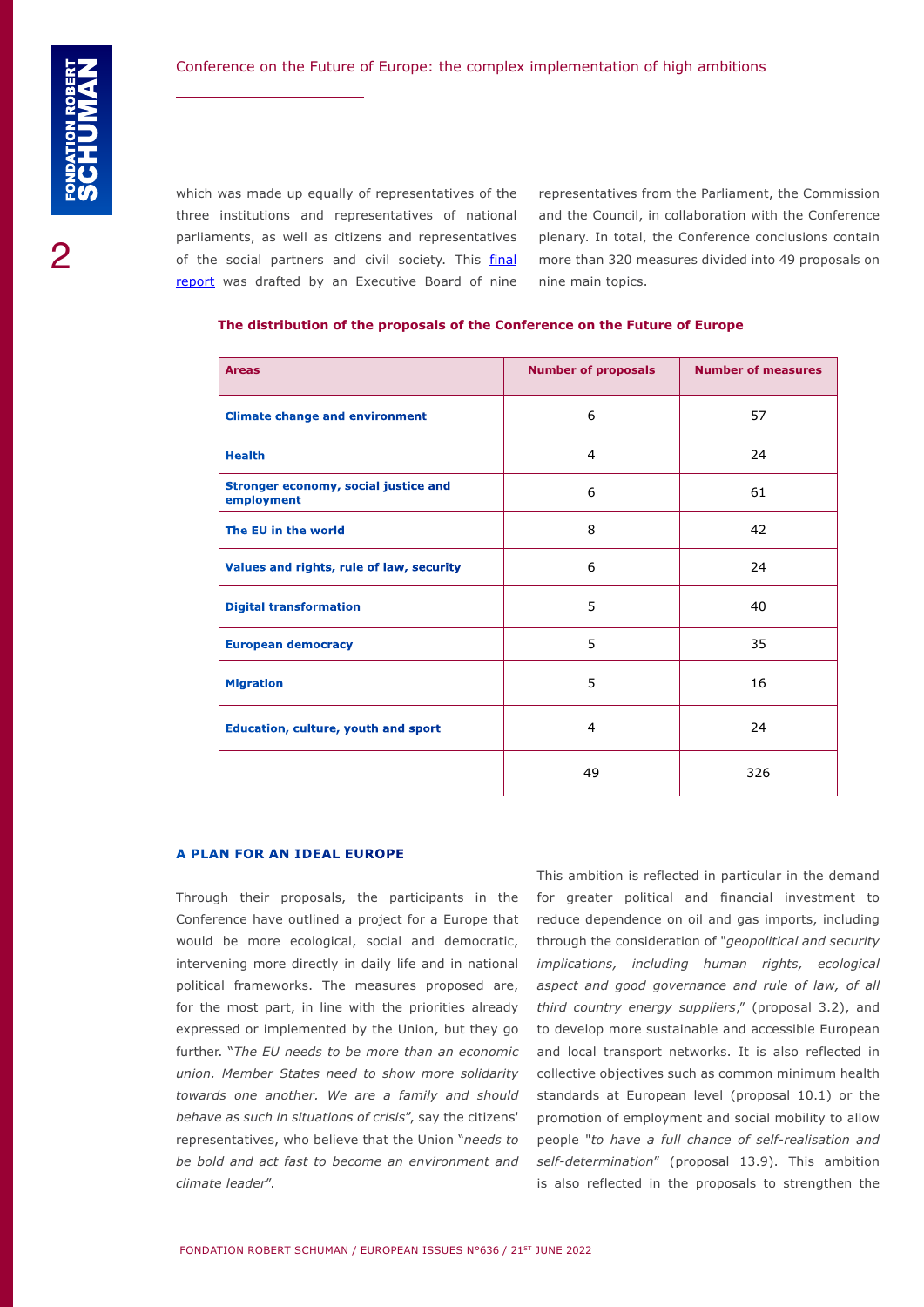European data protection model (proposal 26) or to step up the combat against disinformation, including through a "*review of the media business model*" to ensure their integrity and independence (proposal 27.1).

In this quest for an ideal Europe, the Conference has therefore not hesitated to call for a more dirigiste Union, which would, for example, introduce "*coercion and reward system to tackle pollution applying the polluter pays principle*" (proposal 2.2) or reduce subsidies to "*agricultural mass production*" and redirect them towards "*environmentally sustainable agriculture*" (proposition 30.3). Delegates also requested the European Union "*not to compromise on welfare rights (public health, public education, labour policies)*" (proposal 14.2), and make it "*mandatory for children to reach competence in an active EU language other than their own to the highest possible level.*" (proposal 48.2). It would also like the European Union to take steps to "*to guarantee that all families enjoy equal family rights in all Member States*", including the right to marriage and adoption for all (proposal 15.5).

While the proposed measures as a whole tend towards an increased Europeanisation of policies and means of action, they also reflect a demand for regulation that is surprising in view of the criticism traditionally levelled at the Union, moving away from the "*big on big things, small on small things*" initiated by the Commission. The Conference also hopes to see the European Union "*promote a plant-based diet on the grounds of climate protection and the preservation of the environment*" (proposal 6.8), "*develop at EU level a standard educational programme on healthy lifestyles*" (proposal 9.2), and to protect pedestrians and cyclists by "*guaranteeing road safety and by providing training on road traffic rules*" (proposal 4.7).

# **STRENGTHENING COMPETENCES AND INSTITUTIONS**

The vast majority of the Conference's proposals, particularly in the fields of the environment and energy, digital technology, the economy and social affairs, correspond to a deepening of existing policies, so as to increase their scope or accelerate their effects. However, the participants in the Conference recommended deepening Community integration in areas identified as important in tackling the current crises or strengthening Europeans' sense of belonging. This is the case for health, the environment, education and foreign policy. This deeper integration would be achieved either by extending the European Union's competences or by strengthening its institutions and agencies.

For example, the Conference calls for "health and health care" to be included among the competences shared between the European Union and its Member States, "*in order to achieve the necessary coordinated, long-term action at Union level*" (proposal 8.3).

As noted during the COVID-19 pandemic, to date the European Union has only enjoyed a supporting competence[1] in terms of public health and shared competence in a limited number of areas, such as the improvement of public health, the prevention of diseases and physical health hazards, the fight against "*major health scourges*" and the monitoring of serious cross-border threats to health[2].

The Conference proposes the establishment of new shared competences in the field of education, which is currently only a supporting competence, with a view to enabling the creation by 2025 of "*an inclusive European education area within which all citizens have equal access to education*". Participants requested this change "*at a minimum in the field of citizenship education*" (proposal 46.1), including climate change and environmental education (proposal 6.7), and data protection (proposal 26.3). This extension of Community competence would lead to increased cooperation on national, regional and local school programmes. The implementation of these new competences would imply the modification of [article 4](https://eur-lex.europa.eu/legal-content/EN/TXT/HTML/?uri=CELEX:12008E004&from=EN) TFEU, which specifies the areas concerned. Similarly, it proposes strengthening the EU's competences in the field of social policies (proposal 14.1) as a way of moving towards 'full' implementation of the European Social Rights Framework adopted in 2017.

*[1] This means that the European Union cannot legislate but can support, coordinate or complement the action of the Member States.*

*[2] Article 168 TFEU.*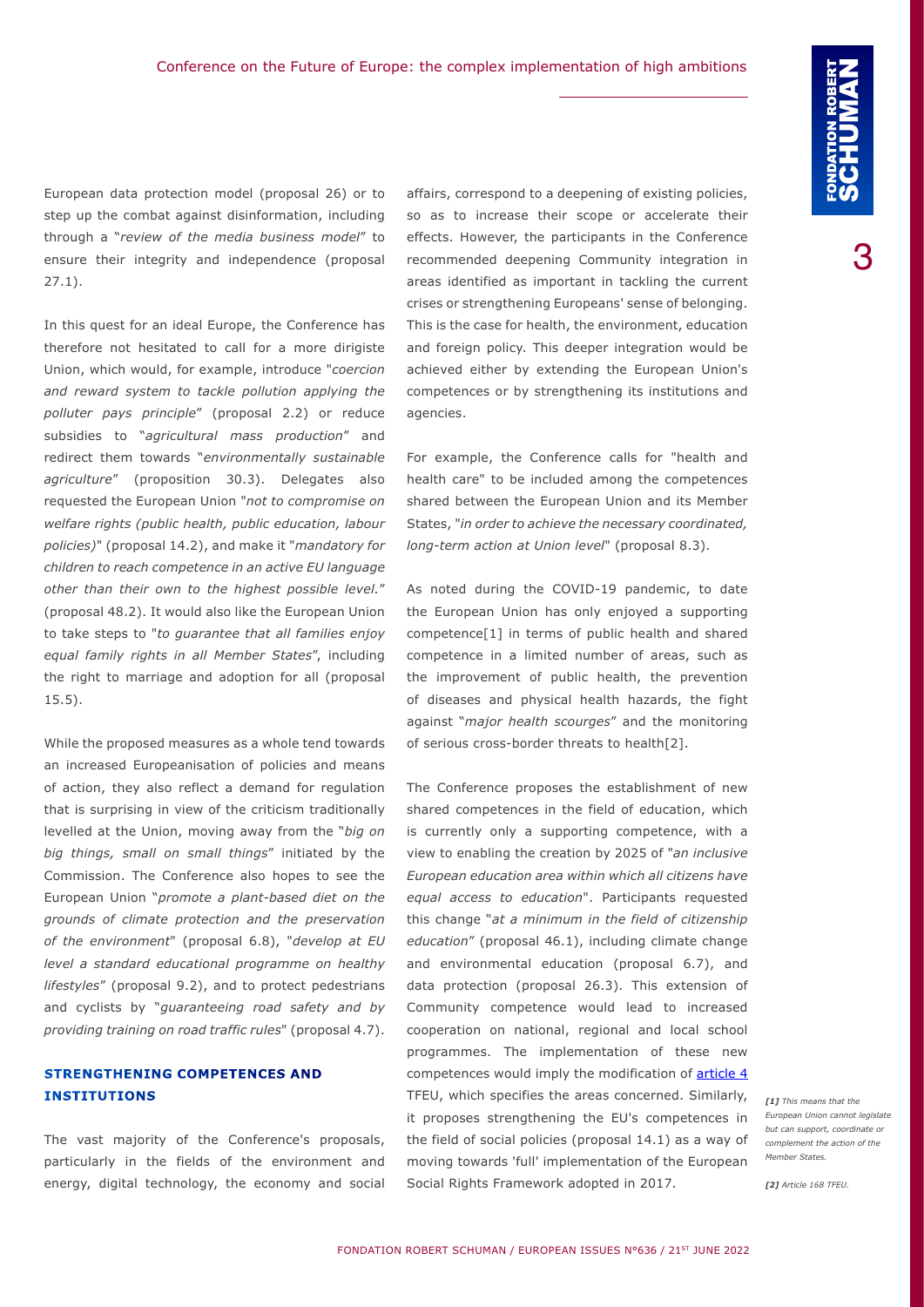For the Conference participants, the strengthening of the Community institutions is a corollary of the enlargement of the European Union's competences. One of the most important proposals is to give the Parliament a right of legislative initiative (proposal 38.4), and the right to "*decide*" the budget like national parliaments do (proposal 38.4). This last proposal, which would allow the Parliament to amend the Multiannual Financial Framework and not just approve or reject it as is currently the case, is contested by the Council, which considers that it does not emanate from the citizens, and the members of the citizens' panels, who point out that they have not had enough time to study it - implying that it has been introduced by the Parliament.

As a logical consequence of the increased communitarisation of policies reflected in these proposals, the end of unanimity voting in the Council is one of the other strong measures recommended by the Conference. Delegates believe that "*All issues decided by way of unanimity should be decided by way of a qualified majority[3]*", allowing decisions on the accession of new States or on the modification of fundamental principles to be the "*only exceptions*" (proposal 39.1). In particular, they mention the common foreign and security policy (proposal 21.1) and fiscal policy (proposal 16.1). Without giving further details, they suggest that qualified majority voting should be used for decisions on "*themes identified as being of 'European interest', such as environment*".

# **MORE INVOLVEMENT ON THE PART OF THE CITIZENS**

The Conference, which was designed as the most ambitious exercise in involving citizens in the definition of future European policies, resulted in a series of proposals to strengthen the role of citizens in decision-making. It even proposed the establishment of a European Charter for citizen contribution to European affairs, based on its recommendations (proposal 36.11). In view of creating "*a full civic experience*" for Europeans, the Conference proposes three types of measures: for better involvement in the decision making and life of the institutions; for

greater mobilisation; for institutions that are closer to the people.

A first proposal is to give citizens a greater role in the choice of the President of the Commission, either through direct election or through the continuation of the system of lead candidates (*spitzenkandidaten*), whereby the candidate of the leading party in the elections is appointed by the European Council and then elected by the Parliament (proposal 38.4). Implemented in 2014 with the election of the European People's Party (EPP) candidate Jean-Claude Juncker, this system was challenged in 2019 by the European Council, which rejected Manfred Weber (DE, EPP) and proposed Ursula von der Leyen to the Parliament's vote. It is still a strong claim made by Parliament.

The Conference also proposes a direct vote by citizens in referendums to be held in the European Union, "*to be triggered by the European Parliament, in exceptional cases on matters particularly important to all European citizens*". (proposal 38.2). However, such referendums should only be held in "*exceptional circumstances*" due to their cost.

Upstream of the decision-making process, the Conference suggests, without going into detail, strengthening cooperation between legislators and civil society organisations (proposal 36.10). It also recommends the establishment of citizens' assemblies drawn by lot based on representativeness (proposal 36.7). Established on a legally binding basis, they would be held every twelve to eighteen months with the participation of experts and could issue recommendations which the institutions would be obliged to follow, unless they could justify not doing so.

More generally, the Conference suggests that citizens' participation processes should take place in association with civil society organisations, regional and local authorities, and EU bodies such as the **European** [Economic and Social Committee](https://www.eesc.europa.eu/en) and the [Committee](https://cor.europa.eu/en/Pages/default.aspx)  [of regions](https://cor.europa.eu/en/Pages/default.aspx) (proposal 36.5). It also suggests a "*Youthcheck*" of legislation if this is likely "*to have an impact on them*" (proposal 36.9), which would involve an impact assessment and a consultation mechanism

*[3] A text can only be adopted in the Council if it gets the votes of at least 55% of the Member States (i.e. 15 out of 27), representing at least 65% of the Union's population.*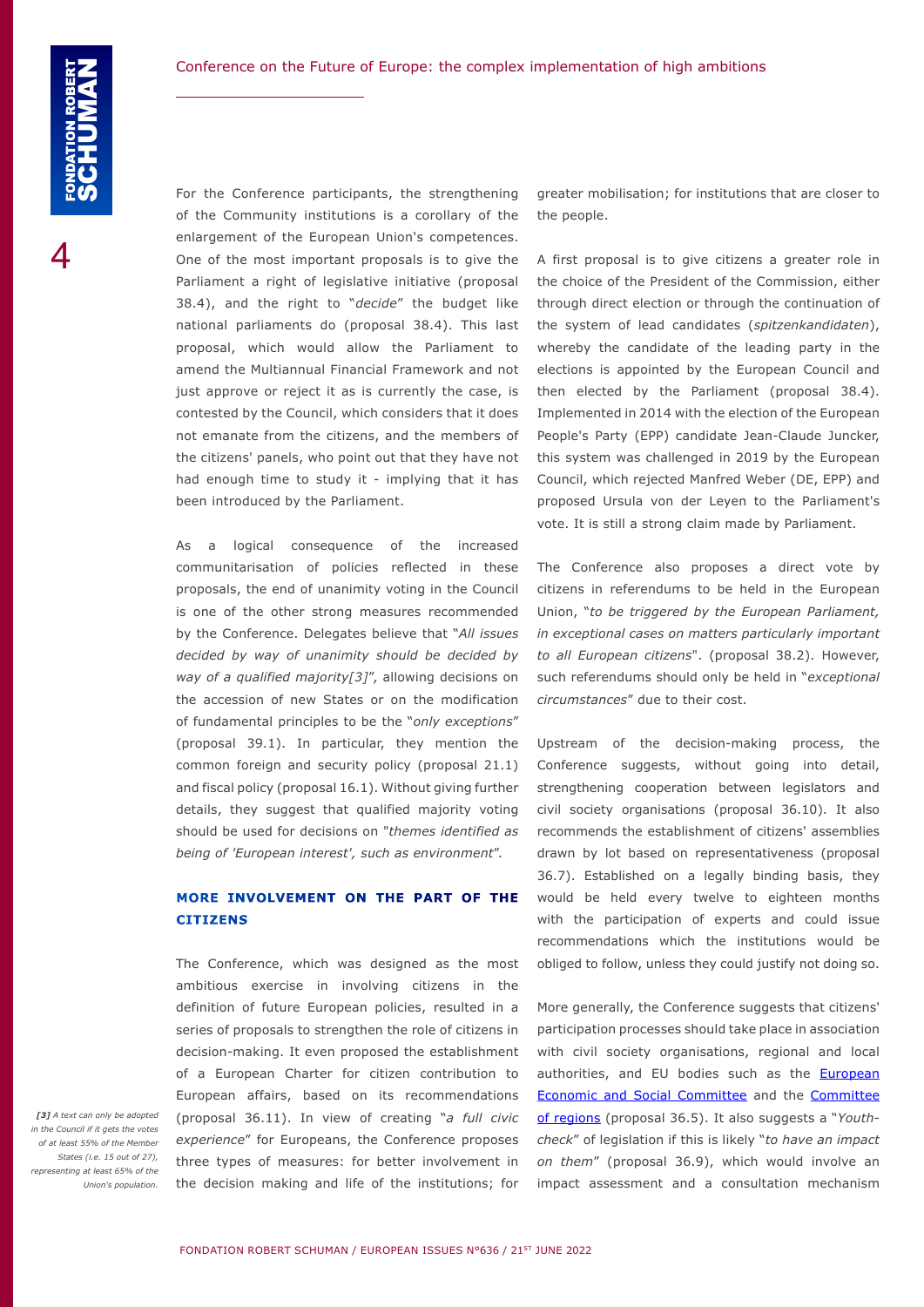with young people's representatives. As with most of the proposals, few details are provided on the modalities of implementation or their content, which are more of a suggestion than a concrete proposal.

In addition, the Conference suggests measures to strengthen the exercise of democracy at European level and to increase the mobilisation of citizens in European elections and, more broadly, in debates on the Union's policies. It believes that granting the right to vote at 16 years of age in European elections "*should be discussed and considered*" (proposal 47.2). The challenge lies in harmonising national legislation across the Union, since the voting age for European elections has already been lowered to 16 in Austria, Malta and Belgium, and to 17 in Greece.

The Conference would like to see "*some MEPs elected through a European Union-wide list*" (proposal 38.3). This proposal, which takes up long-standing discussions between European parties, is in the process of being integrated since the Parliament adopted on 3 May [draft legislative act](https://www.europarl.europa.eu/doceo/document/TA-9-2022-0129_EN.pdf) which provides for the election of 28 MEPs in a new EU-wide constituency. The draft now has to be unanimously approved by the Council and then formally adopted by MEPs and Member States. A final set of proposals aims to help citizens to feel more European and to know the Union better. This would be based on the strengthening of 'Europe Houses' and other EU contact points at local level, or the creation of local EU advisors (proposal 36.6). As a continuation of the Conference's work, delegates suggested the creation of a "*user-friendly digital platform*" on which citizens could "*share ideas, put forward questions to the representatives of EU institutions and express their views on important EU matters and legislative proposals*". (proposal 36.3).

In a more original way, there is a proposal to create an EU fund that would encourage online and offline interaction, such as exchange programmes, panels or meetings, competitions, of varying duration between EU citizens (proposal 37.6). The proposal does not, however, specify the themes that could be covered by the fund.

# **MEASURES APPLICABLE TO THE TREATIES AS THEY STAND**

In a [first analysis](https://ec.europa.eu/commission/presscorner/detail/en/ip_22_3750) in the conclusions of the Conference on 17 June, the European Commission divided measures that could be taken in response to the Conference into four categories: existing initiatives that take account of the proposals, such as the European climate law; those already proposed and currently being discussed by the Council and Parliament, such as the new migration pact; planned actions that may take account of the reflections of the Conference, such as legislation on media freedom; and new initiatives or areas of work inspired by the proposals, which fall within the competence of the Commission, such as mental health issues.

Many of the recommendations made by conference participants can be implemented without treaty reform. For example, many of the measures proposed to combat global warming and protect the environment, or concerning external policy, do not require treaty reform, but changes in policy line or the deepening of certain policies. "*There is already a lot we can do without delay,*" promised the Commission President on 9 May. However, this requires a shared political will between the Member States, the Commission and the Parliament. Some proposals which involve areas in which the treaties are vague could be implemented via the establishment of what can be called "constitutional [convention"](https://www.robert-schuman.eu/en/doc/questions-d-europe/qe-463-en.pdf) which would bring new practices into the political and institutional functioning of the Union. This is the case of the *Spitzenkandidat* system (proposal 38.4), which already stems from a wide interpretation of **article 17.7** of the TEU. This could also be the case for a shift "*towards voting for Unionwide lists, or 'transnational lists'*" (proposal 38.3), if candidates in the European elections campaigned more, or even exclusively based on their membership of a European party rather than a national party. The Conference's key proposal is that the general changeover to qualified majority voting in the Council can be carried out without opening a procedure for the revision of the Treaties. It is in fact possible through the so-called *passerelle* clauses provided for in [article 48.7](https://eur-lex.europa.eu/LexUriServ/LexUriServ.do?uri=CELEX:12008M048:en:HTML) TEU, which allows for the introduction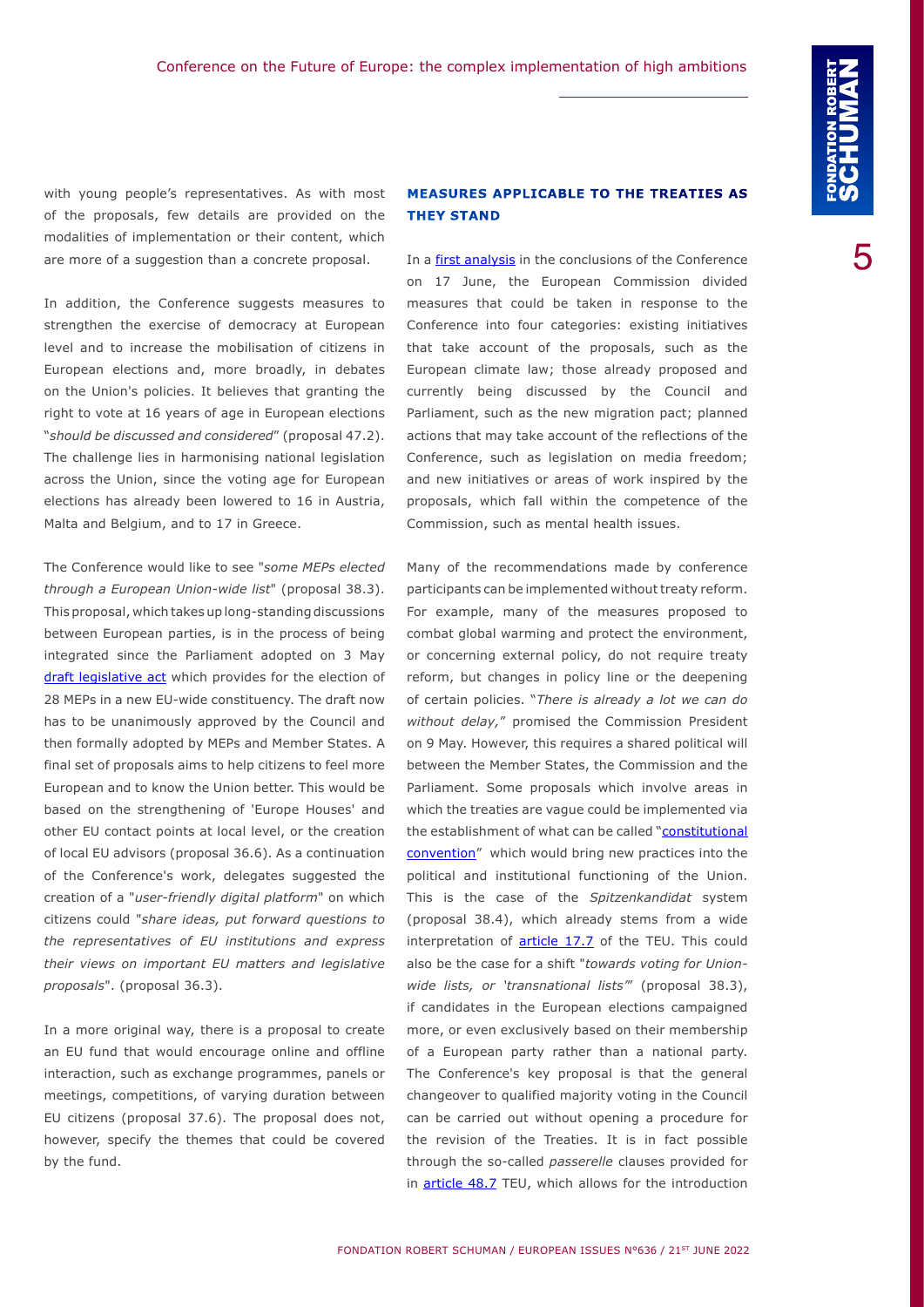of qualified majority voting "*in a given area or case*". This procedure is not without its difficulties, however, as the abandonment of unanimity in the Council must be decided unanimously in the European Council and submitted to the national parliaments. In a resolution adopted on 9 June, the Parliament proposes to circumvent this obstacle by establishing the adoption of *passerelle* clauses by qualified majority instead of unanimity.

#### **A NECESSARY REVISION OF THE TREATIES**

In addition to the extension of the Union's competences in the fields of health, education and climate, a certain number of the measures proposed, particularly in the field of European democracy, require a revision of the treaties, the extent of which will depend on the political choices of Europe's leaders.

This applies to the establishment of a European referendum (proposal 38.2), the direct election of the President of the Commission, the granting of the right of legislative initiative to the Parliament (proposal 38.4); the revision of the mechanism for the examination of legislative proposals by national parliaments and the possibility for them to propose European legislative initiatives (proposal 40.2). The proposal (39.3) to rename the Commission as the "Executive Commission of the Union" and the Council as the "Senate of the Union" could not be done without changing the treaties.

Other proposals, imprecise as they stand, may also require a revision of the treaties depending on how they are implemented. This is true of the idea of "*giving further consideration to common borrowing at EU level*" (proposal 16. 5), if it means maintaining the achievements made in 2020 during the pandemic with the €750 billion European recovery plan. This is also true of proposal 23.1, which provides for "*joint armed forces that shall be used for selfdefence purposes and preclude aggressive military action of any kind*". The longer-term objective of electing the Parliament from purely pan-European or transnational lists would require changes to the Treaty on European Union, which specifies the number of elected members per Member State.

#### **REQUESTS BY PARLIAMENT**

Although it concerns only a minority of the measures recommended by the Conference, the revision of the treaties is the most debated issue because it is the most cumbersome in institutional terms and the most perilous from a political standpoint. Traditionally in favour of developing the Union's primary law to further Community integration and strengthen the powers of the institutions, particularly its own, Parliament has already asked the European Council to initiate a revision procedure via the call for a convention.

The Convention, comprising representatives of the national parliaments, the Heads of State or Government of the Member States, the Parliament and the Commission, is provided for by [article 48](https://eur-lex.europa.eu/LexUriServ/LexUriServ.do?uri=CELEX:12008M048:en:HTML) TEU as part of the ordinary revision procedure. It examines draft amendments that aim to "*to increase or reduce the competences conferred on the Union in the Treaties*" and adopts by consensus a recommendation to a Conference of Representatives of the Member States. This conference must, in turn, agree on the amendments to the Treaties, which must then be ratified by all Member States.

Another procedure exists, called simplified revision, which only involves amendments to Part Three of the TFEU regarding "*Union policies and internal actions*" The European Council takes a unanimous decision which is then ratified by the Member States. This procedure may be necessary depending on the extent of the decisions taken to implement the Conference's recommendations, particularly in the fields of environment, energy, transport and economic and social policies.

In its **resolution** to the European Council, the Parliament lists the changes it would like to see introduced into the treaties, in addition to granting itself the right of initiative and full co-decision on the budget, it wants to "*adapt*" the Union's competences, "*especially in the areas of health and cross-border*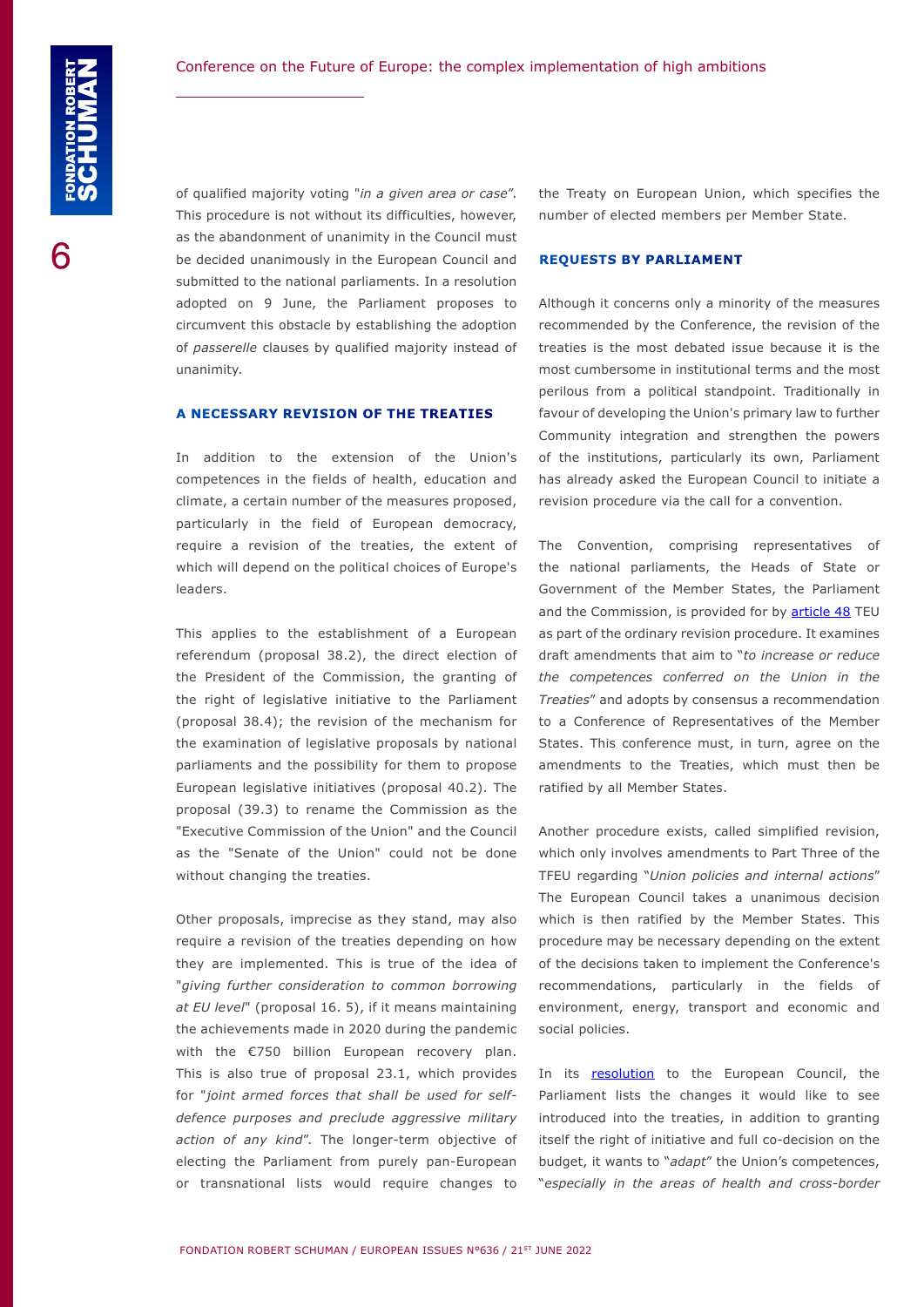*health threats, in the completion of the energy union based on energy efficiency and renewable energies (...), in defence and in social and economic policies*". It is calling for the European Social Rights Base to be "*fully implemented*" and for social progress to be integrated in **[article 9](https://eur-lex.europa.eu/legal-content/EN/TXT/HTML/?uri=CELEX:12016E009&from=EN)** TFEU which sets out the social requirements of the European Union. It proposes to introduce into the Treaties references to strengthening the Union's competitiveness and resilience, and to supporting investment in the "*just, green and digital*" transitions. It is calling for revised treaties to strengthen the procedure to protect the values of the European Union and to specify "*the determination and consequences of breaches of fundamental values*".

## **RETICENT MEMBER STATES**

The heads of the other two institutions have adopted a more cautious position. The President of the Commission, who will present her proposals in September at the State of the Union speech, [has](https://ec.europa.eu/commission/presscorner/detail/en/SPEECH_22_2944) [committed](https://ec.europa.eu/commission/presscorner/detail/en/SPEECH_22_2944) to follow up on the Conference's work "*either by using the full limits of what we can do within the Treaties, or, yes, by changing the Treaties if need be*", while recalling how her institution has responded to recent crises " *with the powers that already exist*".

French President Emmanuel Macron, whose country is chairing the Council until 30 June, has said he [supports](https://www.elysee.fr/front/pdf/elysee-module-19623-fr.pdf) the opening of a convention, while noting that it will be necessary to "*define our objectives very clearly because you have to start a convention knowing where you are going*".

The revision of the treaties, whether ordinary or simplified, and the activation of the *passerelle* clauses, are only possible if the Member States in the Council and their respective parliaments are unanimous. However, thirteen Member States[4] have warned in a [joint document,](https://www.government.se/information-material/2022/05/non-paper-by-bulgaria-croatia-the-czech-republic-denmark-estonia-finland-latvia-lithuania-malta-poland-romania-slovenia-and-sweden/) that they are against amendments that are "*unconsidered and premature*" which might "*drawing political energy away*" from real issues such as the quest for solutions in response to the citizens and the management of geopolitical challenges that Europe is now facing. Among these thirteen reluctant countries are the Czech Republic and Sweden, which

will successively be presiding over the Council from 1 July until 30 June 2023 and would, in this capacity, be responsible for leading the work on revising the treaties. Conversely, six Member States[5] have [declared themselves](https://www.tweedekamer.nl/downloads/document?id=0011f798-e556-43cf-8c96-6518de01691c&title=Non-paper%20submitted%20by%20Germany%2C%20Belgium%2C%20Italy%2C%20Luxembourg%2C%20the%20Netherlands%2C%20and%20Spain%20on%20implementing%20the%20proposals%20of%20the%20Plenary%20of%20the%20%E2%80%9CConference%20on%20the%20Future%20of%20Europe%E2%80%9D.pdf) "*in principle open to necessary treaty changes that are jointly defined*".

The European Union could therefore move towards a targeted and strictly controlled revision of the treaties, while examining which features amongst the 326 measures that have been put forward can be implemented without engaging in lengthy institutional discussions. However, intense debate between the Member States and between the co-legislators, Council and Parliament can be expected regarding whether the treaty changes requested by each of them are indispensable.

#### **MEETING EXPECTATIONS**

Beyond the thorny question of the scope of the revision of the treaties, the institutions and the Member States should agree on a set of measures likely to fulfill a more or less significant part of the Conference's proposals. On the one hand, because the legitimacy of future decisions will be strengthened if they are based on the requests made by the citizens; on the other hand, because these requests largely converge with the plans of European leaders. A [study](https://www.europarl.europa.eu/RegData/etudes/BRIE/2022/730325/EPRS_BRI(2022)730325_EN.pdf) by the Parliament's research department, estimates that 37 of the 49 proposals converge partially or significantly with the priorities identified by the European Council. Convergence has increased significantly since the pandemic and the war in Ukraine has prompted the European Union to accelerate the dual transition from climate change to digital technology, while developing new strategies in the areas of health, industry and economic convergence.

The long-term outcome of the Conference will depend on the responses that are given and whether they are in line with the priorities expressed by the citizens. The war in Ukraine, started by Russia on 24 February 2022, just as the last citizens' panel was finishing its work, has changed European citizens' perceptions. A [Eurobarometer survey](https://europa.eu/eurobarometer/surveys/detail/2694) published on 15 June shows

*[4] Bulgaria, Croatia, Czech Republic, Denmark, Estonia, Finland, Latvia, Lithuania, Malta, Poland, Romania, Slovenia, Sweden.*

*[5] Germany, Belgium, Spain, Italy, Luxembourg, Netherlands.*

7